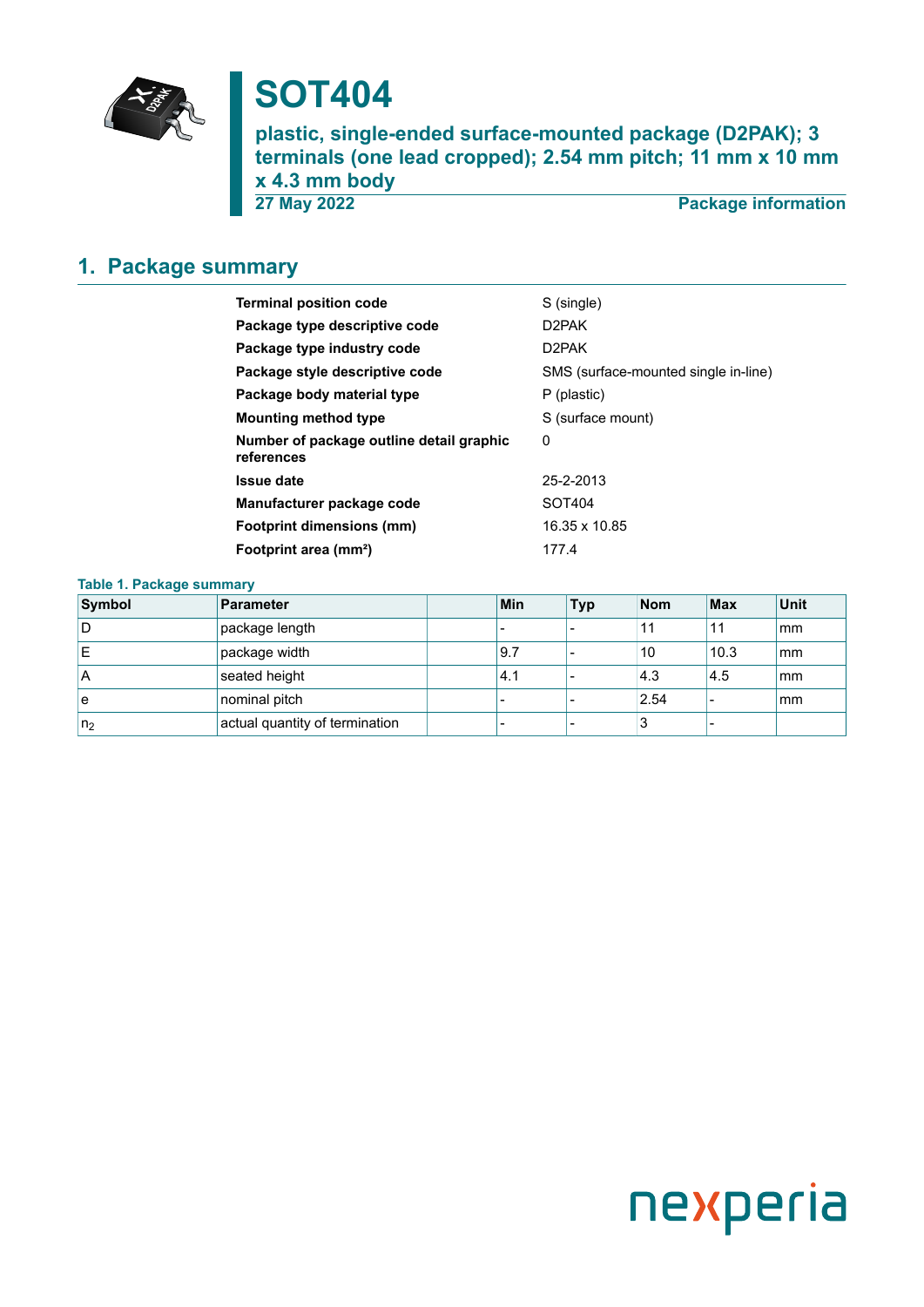**plastic, single-ended surface-mounted package (D2PAK); 3 terminals (one lead cropped); 2.54 mm pitch; 11 mm x 10 mm x 4.3 mm body**

### <span id="page-1-0"></span>**2. Package outline**

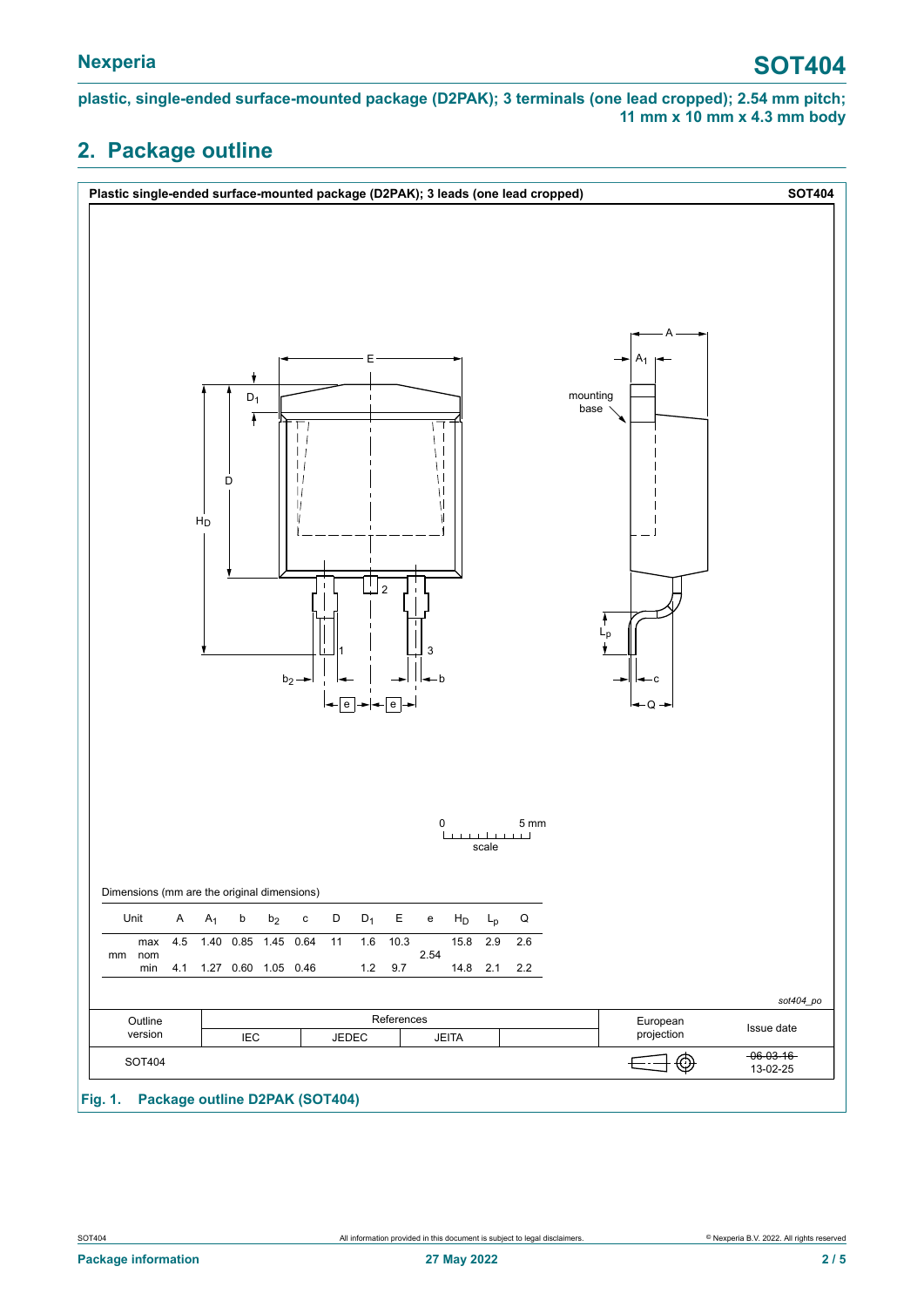**plastic, single-ended surface-mounted package (D2PAK); 3 terminals (one lead cropped); 2.54 mm pitch; 11 mm x 10 mm x 4.3 mm body**

### <span id="page-2-0"></span>**3. Soldering**

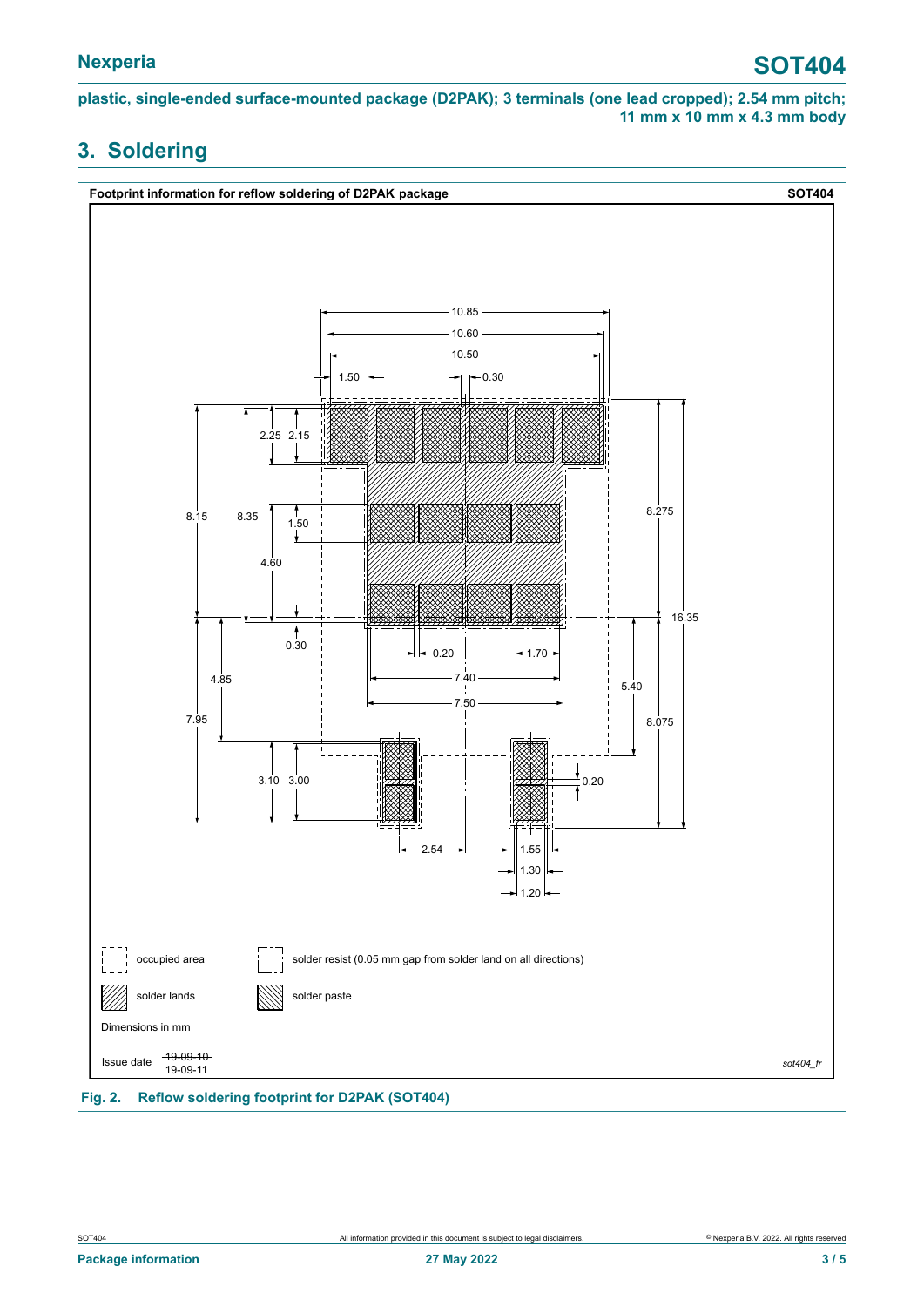**plastic, single-ended surface-mounted package (D2PAK); 3 terminals (one lead cropped); 2.54 mm pitch; 11 mm x 10 mm x 4.3 mm body**

### <span id="page-3-0"></span>**4. Legal information**

#### **Definitions**

**Draft** — The document is a draft version only. The content is still under internal review and subject to formal approval, which may result in modifications or additions. Nexperia does not give any representations or warranties as to the accuracy or completeness of information included herein and shall have no liability for the consequences of use of such information.

#### **Disclaimers**

**Limited warranty and liability** — Information in this document is believed to be accurate and reliable. However, Nexperia does not give any representations or warranties, expressed or implied, as to the accuracy or completeness of such information and shall have no liability for the consequences of use of such information. Nexperia takes no responsibility for the content in this document if provided by an information source outside of Nexperia.

In no event shall Nexperia be liable for any indirect, incidental, punitive, special or consequential damages (including - without limitation - lost profits, lost savings, business interruption, costs related to the removal or replacement of any products or rework charges) whether or not such damages are based on tort (including negligence), warranty, breach of contract or any other legal theory.

Notwithstanding any damages that customer might incur for any reason whatsoever, Nexperia's aggregate and cumulative liability towards customer for the products described herein shall be limited in accordance with the Terms and conditions of commercial sale of Nexperia.

**Right to make changes** — Nexperia reserves the right to make changes to information published in this document, including without limitation specifications and product descriptions, at any time and without notice. This document supersedes and replaces all information supplied prior to the publication hereof.

**Suitability for use** — Nexperia products are not designed, authorized or warranted to be suitable for use in life support, life-critical or safety-critical systems or equipment, nor in applications where failure or malfunction of an Nexperia product can reasonably be expected to result in personal injury, death or severe property or environmental damage. Nexperia and its suppliers accept no liability for inclusion and/or use of Nexperia products in such equipment or applications and therefore such inclusion and/or use is at the customer's own risk.

**Applications** — Applications that are described herein for any of these products are for illustrative purposes only. Nexperia makes no representation or warranty that such applications will be suitable for the specified use without further testing or modification.

Customers are responsible for the design and operation of their applications and products using Nexperia products, and Nexperia accepts no liability for any assistance with applications or customer product design. It is customer's sole responsibility to determine whether the Nexperia product is suitable and fit for the customer's applications and products planned, as well as for the planned application and use of customer's third party customer(s). Customers should provide appropriate design and operating safeguards to minimize the risks associated with their applications and products.

Nexperia does not accept any liability related to any default, damage, costs or problem which is based on any weakness or default in the customer's applications or products, or the application or use by customer's third party customer(s). Customer is responsible for doing all necessary testing for the customer's applications and products using Nexperia products in order to avoid a default of the applications and the products or of the application or use by customer's third party customer(s). Nexperia does not accept any liability in this respect.

**Export control** — This document as well as the item(s) described herein may be subject to export control regulations. Export might require a prior authorization from competent authorities.

**Translations** — A non-English (translated) version of a document is for reference only. The English version shall prevail in case of any discrepancy between the translated and English versions.

#### **Trademarks**

Notice: All referenced brands, product names, service names and trademarks are the property of their respective owners.